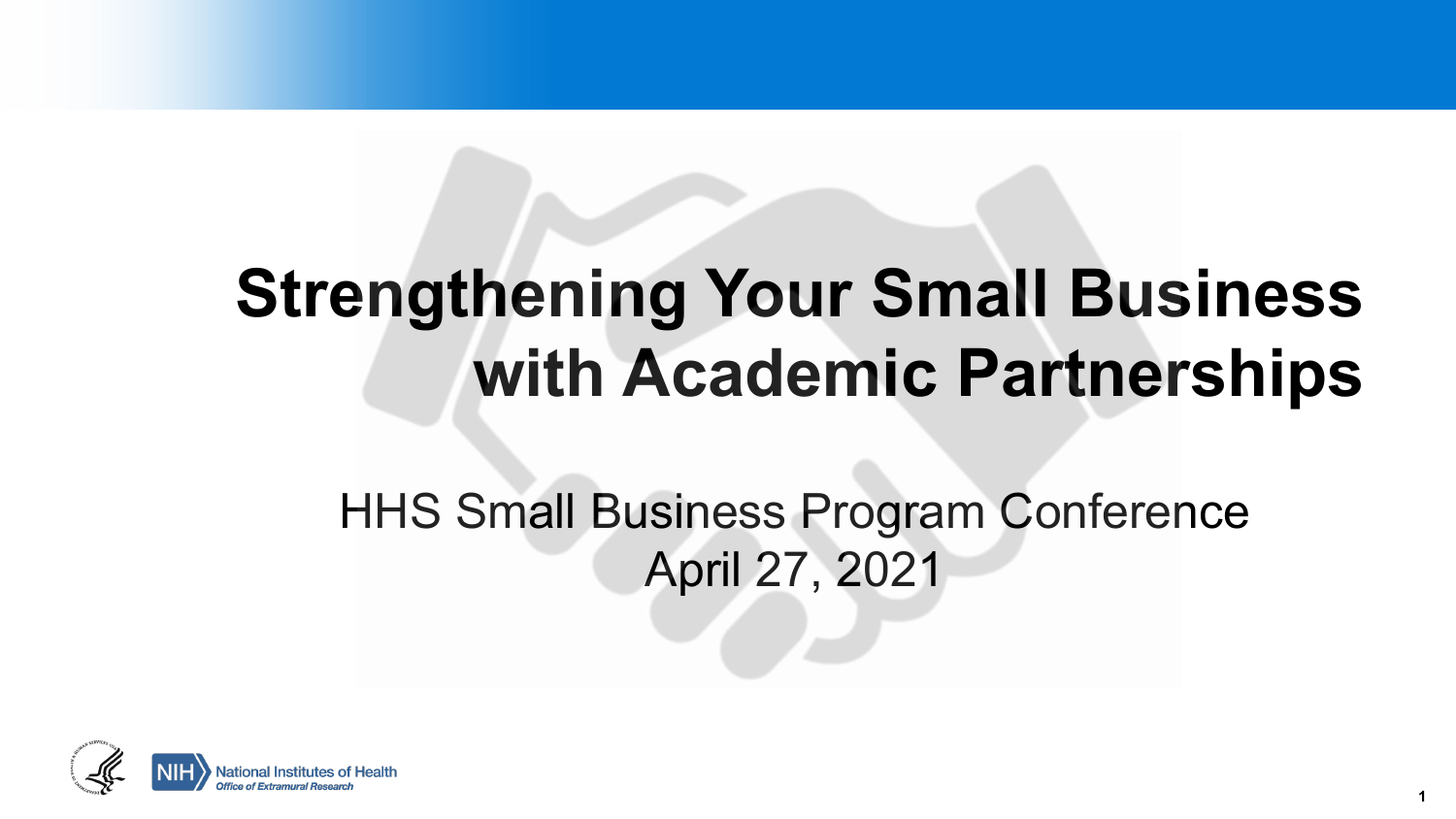#### **Panelists**



Kelly Drew Chief Executive Officer, Be Cool Pharmaceutics, LLC



Jonathan Holifield Senior Vice President of New Economies, Bitwise Industries



Monique Kuykendoll Quarterman Executive Director Kentucky Commercialization **Ventures** 



Ashim Subedee Academic Innovation Lead SEED, NIH

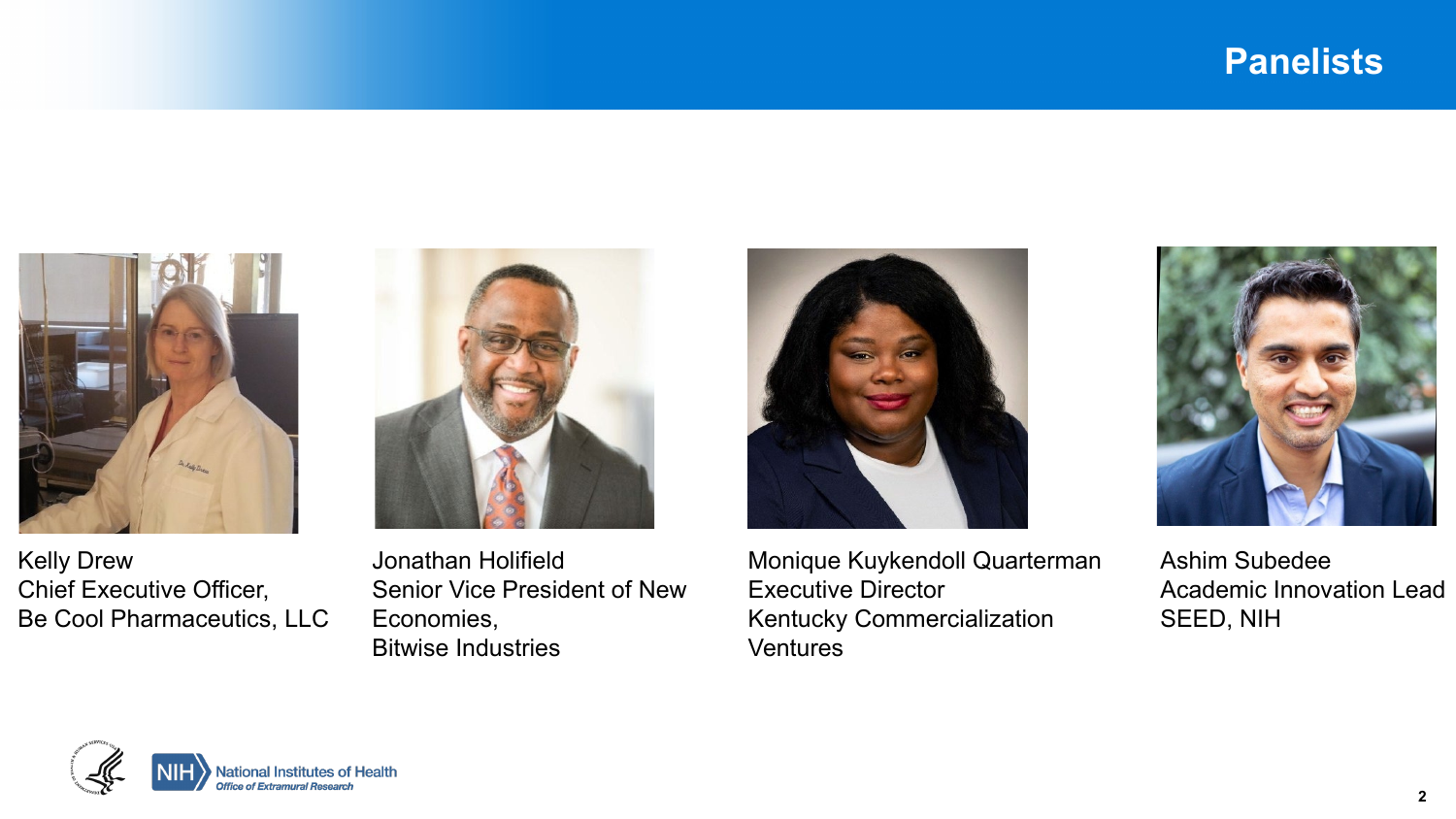#### **Academic Partnerships for SBIR/STTR**

**Award always** 

**made to**

**small business**

|                                         | <b>SBIR</b>                                                      | <b>STTR</b>                                                                                    |
|-----------------------------------------|------------------------------------------------------------------|------------------------------------------------------------------------------------------------|
| <b>Partnering</b><br><b>Requirement</b> | <b>Permits partnering</b>                                        | Requires a non-profit research<br>institution partner<br>(e.g., university)                    |
| <b>Work</b><br><b>Requirement</b>       | <b>Guidelines: May outsource</b><br>33% (Phase I) 50% (Phase II) | <b>Minimum Work Requirements:</b><br>40% small business<br>30% research institution<br>partner |
| <b>Principal</b><br>Investigator        | Primary employment (>50%)<br>must be with the small<br>business  | PI may be employed by either<br>the research institution partner<br>or small business          |

**National Institutes of Health Office of Extramural Research**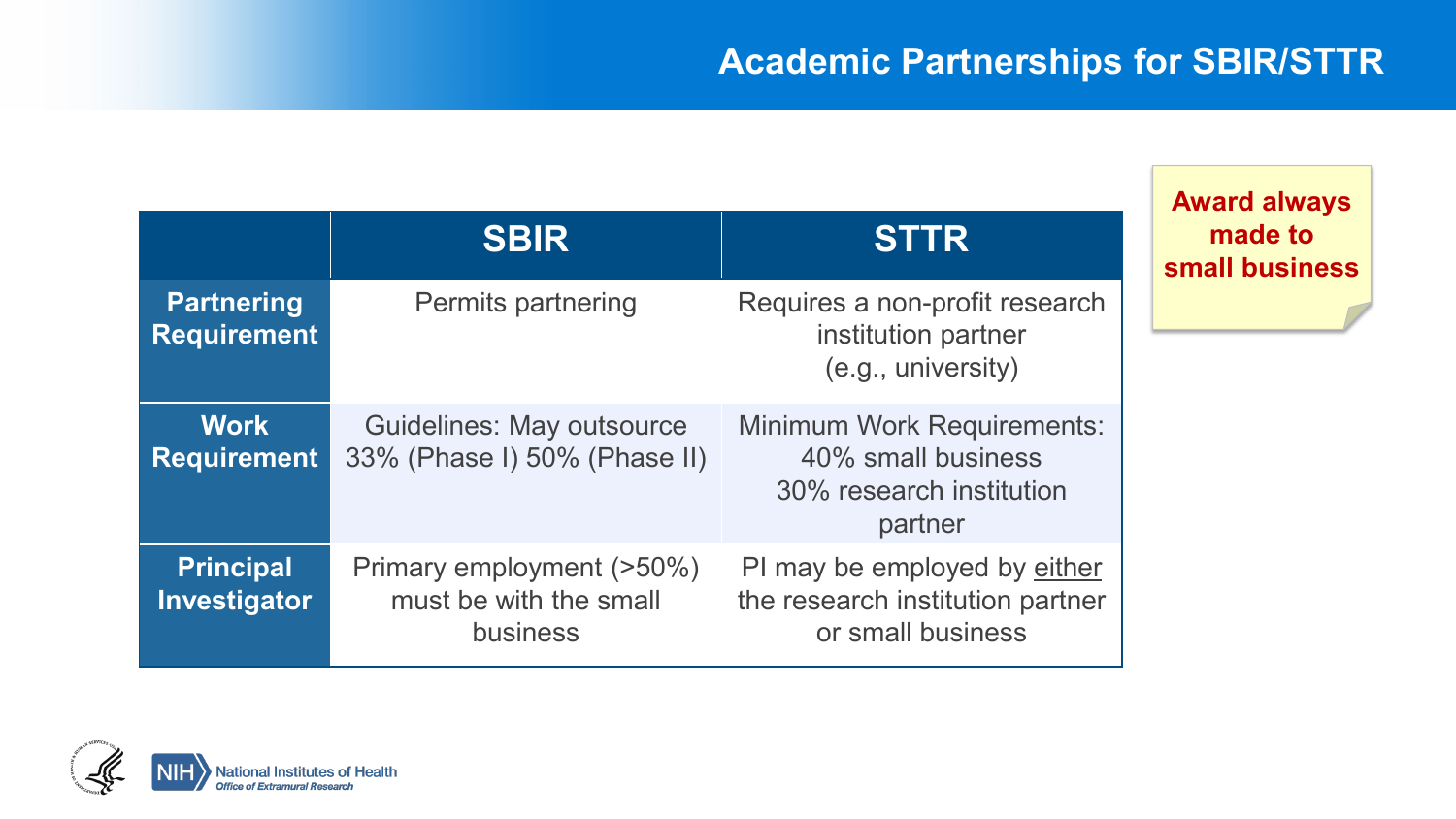- STTR projects **are required** to have academic partnerships
- A majority of SBIR projects also have academic partnerships
- National Cancer Institute SBIR Analysis (2017): 17% of SBIR and 44% of STTR grant dollars were subcontracted to academic institutions.

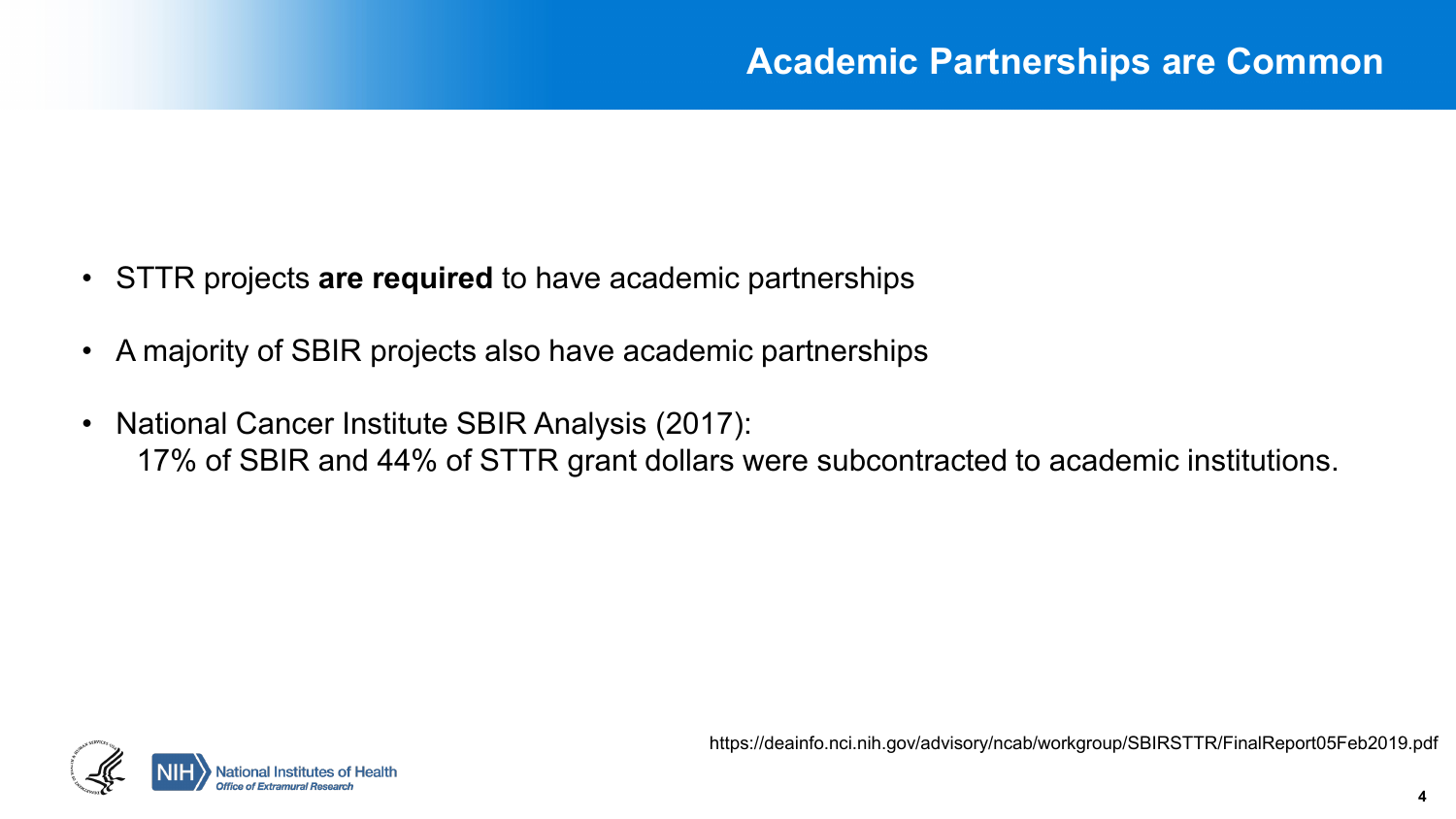#### **Why Academic Partnerships?**

- Innovative Ideas
- Expertise
- Resources

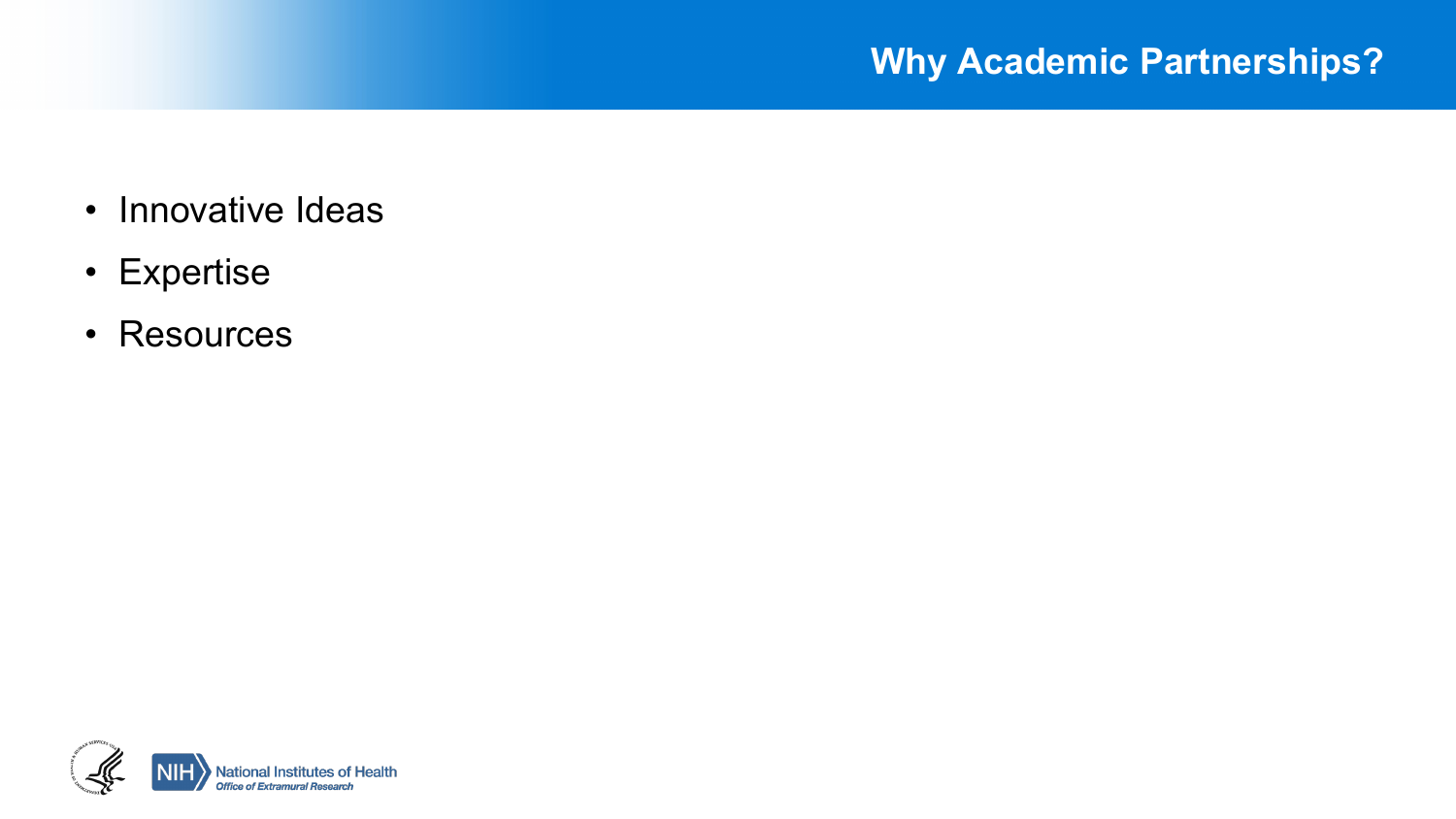## **Scored Review Criteria**

- Significance (Real Problem/Commercial Potential)
- Innovation (New or Improved?)
- Investigators (PI and team)
- Approach (Research Design, Feasible)
- Environment (Facilities/Resources)

Innovative Ideas

#### **Expertise**

**Resources** 

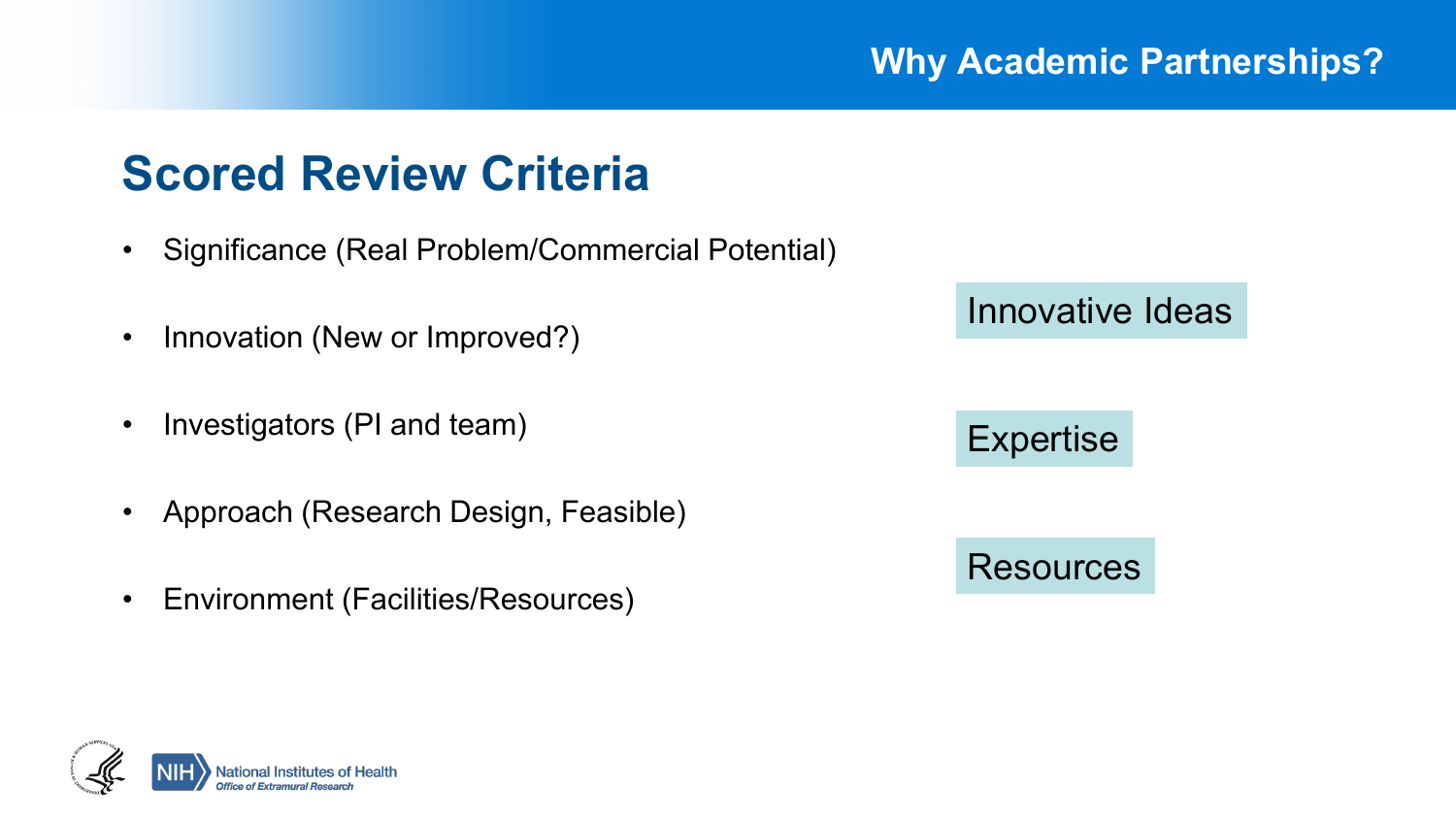- Official Agreement
- Intellectual Property
- Clear communication of roles and expectations

https://sbir.nih.gov/sites/default/files/STTRModelAgreement.doc

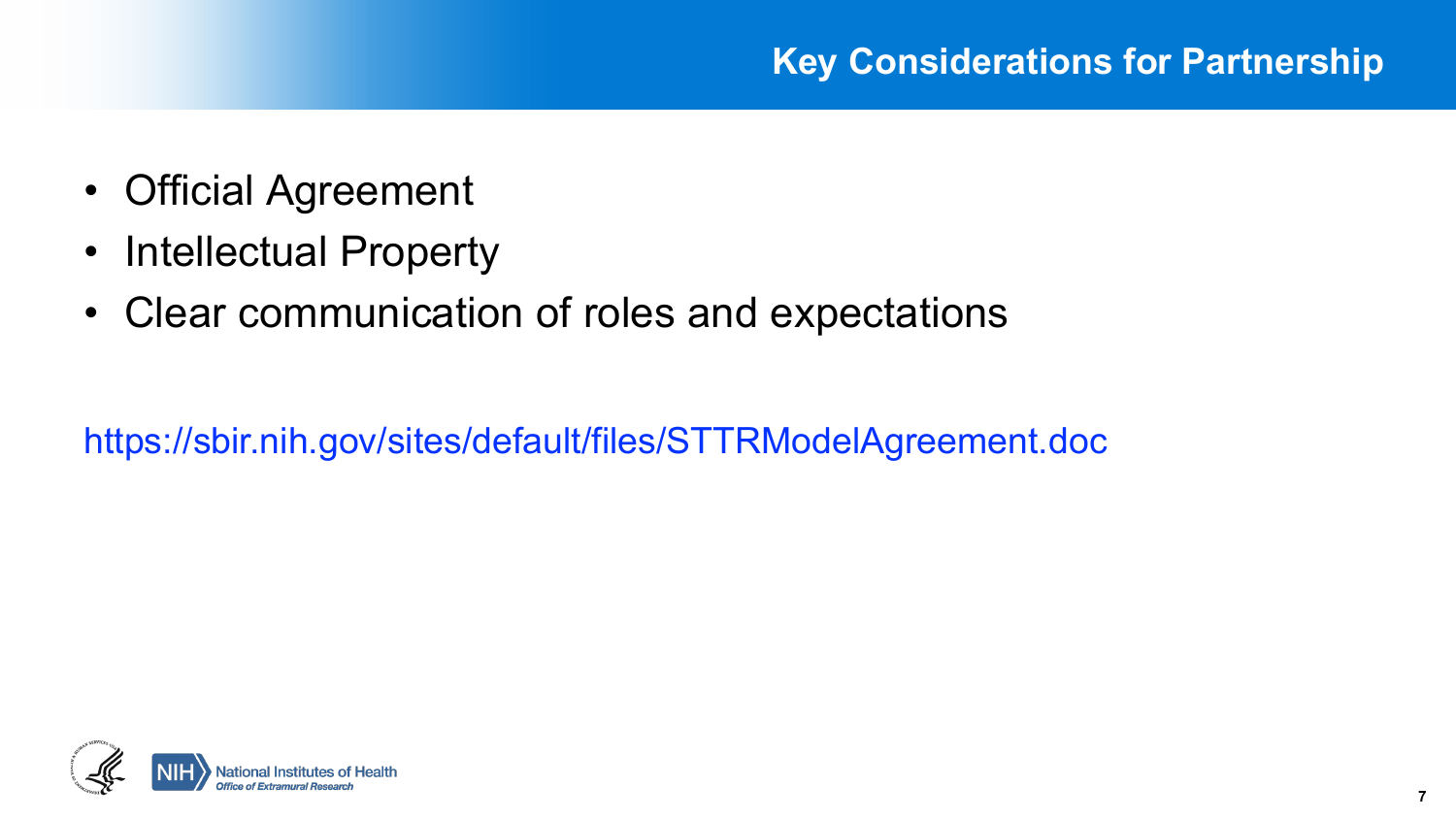#### **NIH Proof-of-Concept Network: NCAI, REACH, IDeA Accelerator Hubs**





#### NIH Centers for Accelerated Innovation (NCAI) - **2013**

- **NHLBI** focus
- 28 universities/research institutions

Research Evaluation And Commercialization Hubs (REACH) – **2015** and **2019**

- Trans-NIH
- 6 universities REACH 2015
- 43 universities/colleges REACH 2019
- NIGMS IDeA States Regional Technology Dri
- Transfer Accelerator Hubs (2018)
	- Southeast: XLerator Network
	- Northeast: DRIVEN

Central: SHARP

Western: ASCEND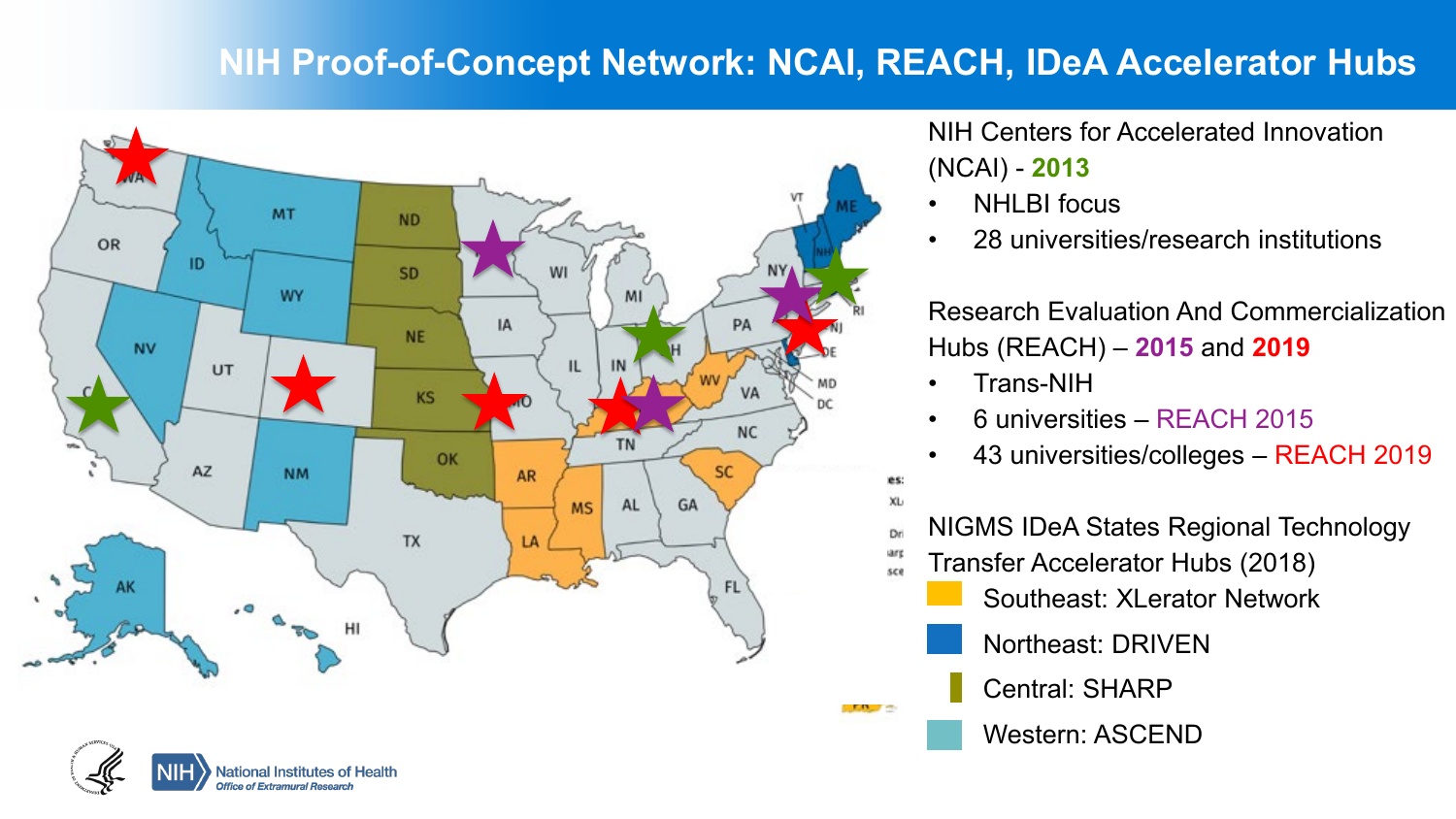STTR Awards with partners at Minority Serving Institutions

| Year | % of STTR Awards with MSI partners |
|------|------------------------------------|
| 2019 | $9\%$                              |
| 2020 | $7\%$                              |

<https://cmsi.gse.rutgers.edu/sites/default/files/MSI%20List%202021.pdf> List is based on 2020 data from the U.S. Department of Education

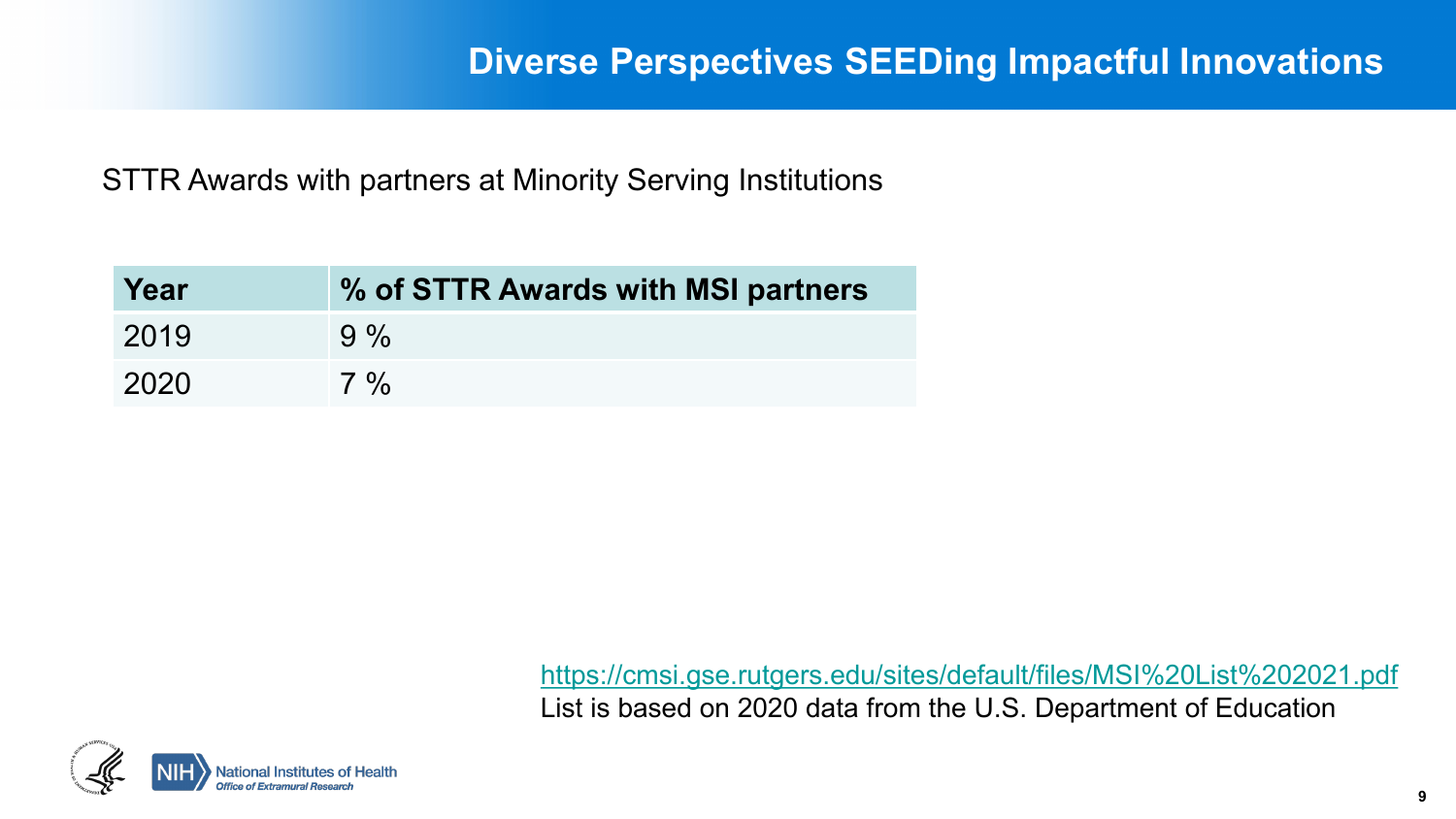### **NIH SBIR/STTR Diversity Supplement**

### **[PA-18-837](https://grants.nih.gov/grants/guide/pa-files/pa-18-837.html)**

#### **Administrative Supplement to Promote Diversity in Research and Development Small Businesses**

Purpose: Improve the diversity of the research workforce

- Small Businesses with active small business awards (SBIR/STTR)
- Recruit and support individuals from underrepresented groups in health-related research





- Graduate
- Degree Holders

Rolling Deadline

- **Postdoctoral**
- Developing Independent Career

Amount: \$5,000- 100,000\* \*Depending on candidate career level





https://grants.nih.gov/grants/guide/pa-files/pa-18-837.html **<sup>10</sup>**

鼺